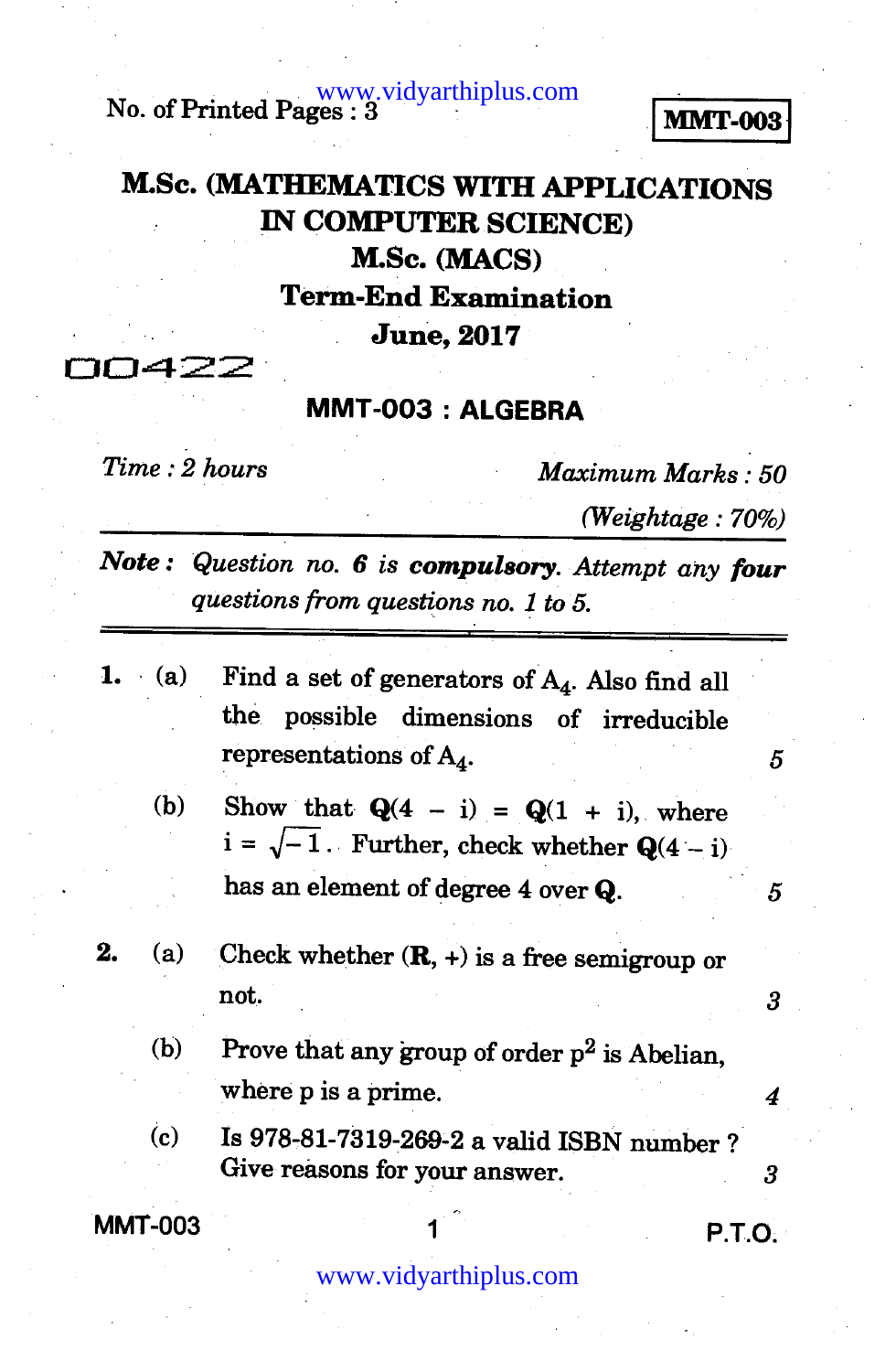#### www.vidyarthiplus.com

- 
- **3.** (a) Let G be a non-cyclic group of order 21. How many Sylow 3-subgroups does G have ?
	- (b) Check whether  $Q(2^{1/3})$  | Q is a normal extension or not.
	- (c) Give an example, with justification, of a non-regular language.
- **4.** (a) What is a block design ? Further, construct a block design on 4 points with block size 2 and index 3.
	- (b) Check whether or not
		- (i)  $SP_2(\mathbf{R}) = SL_2(\mathbf{R});$
		- (ii)  $SP<sub>A</sub>(\mathbf{R}) = SL<sub>A</sub>(\mathbf{R})$ .
- **5.** (a) Let G be a finite group. Can we define a one-one representation of G on a finite-dimensional vector space over C ? Justify your answer.
	- (b) Let G be a group generated by  $g_1$ ,  $g_2$ ,  $g_3$ , with certain relations  $\{r_i \mid i \in I\}$ , where I is an indexing set. Let one of the relations be of the form  $wg_1$ , where w is a word in  $g_2$ and  $g_3$ . Let  $r'_i$  be the relation obtained by substituting  $w^{-1}$  for  $g_1$  in  $r_i$ , and G' be the group generated by  $g_2$ ,  $g_3$  with relations  $\{r'_i \mid i \in I\}$ . Prove that G and G' are isomorphic.

**MMT-003 2** 

6

3

5

 $2^{\scriptscriptstyle{\mathrm{L}}}$ 

5

5

 $\boldsymbol{4}$